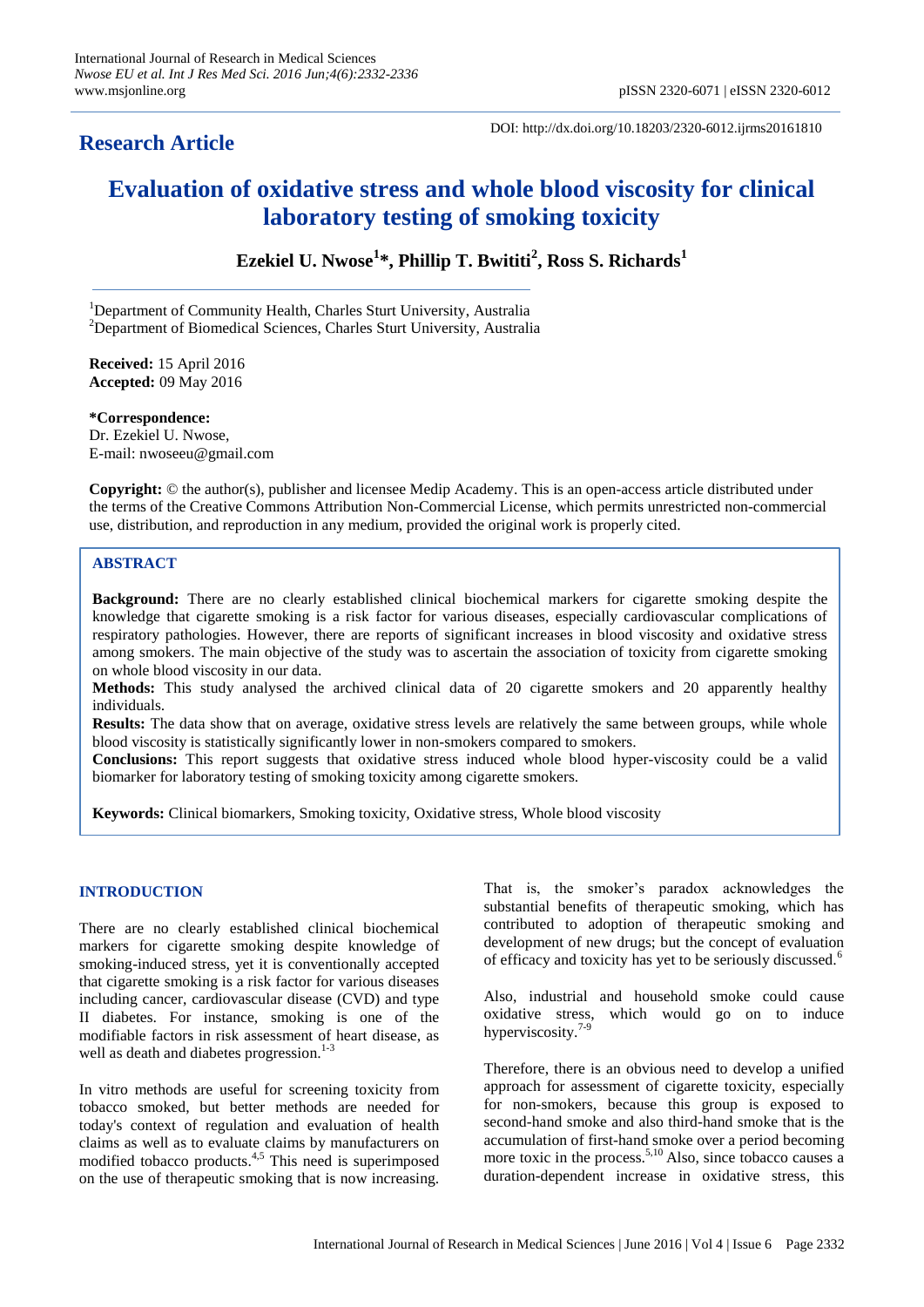impacts on toxicity.<sup>11</sup> Studies demonstrate that quitting smoking is associated with improvement in measurable biomarkers that pre-dispose to diseases such as CVD.<sup>12</sup>

For instance, it has been shown that compared with subjects who continued to smoke, quitters had higher plasma HDL cholesterol concentrations. <sup>13</sup> Other studies also report of improved plasma total homocysteine concentrations in quitters.  $12,13$ 

It has been reported that age and smoking are two independent factors that affect the deformability of human RBCs, and nicotine has been shown to inhibit the efficacy of antihypertensive treatment on RBC deformability. 14,15

It is therefore important to understand the association of nicotine vis-à-vis toxicity from tobacco ingested and/or smoked (recreational, industrial or domestic) on haemorheology including whole blood viscosity.

The clinical symptoms of tobacco toxicity include dizziness, malaise, nausea and vomiting, bradycardia and dilated pupils as well as organ damage. <sup>16</sup> It is therefore important that in addition to assessment of these clinical features there are pathology biomarkers for smoking and tobacco toxicity.

Assessment of tobacco toxicity by mere count of number of cigarettes is inaccurate because there are differences in metabolism due to ethnicity and method of smoking and the sizes and types of the cigarettes also differ as well as the volumes of inhaled smoke.<sup>17</sup>

Hence, assessment of nicotine metabolism has become an integral part of some nicotine dependency treatment programs, whereby reduced and zero level of nicotine metabolites and anabasine are used to validate reduction or abstinence from tobacco and its products. <sup>18</sup> The metabolites; nicotine, cotinine, trans-3′-hydroxy cotinine, nornicotine, and anabasine in various biological fluid such as urine, serum, and plasma can be tested using liquid chromatography-tandem mass spectrometry.<sup>19</sup>

### *The hypothesis*

We reported that WBV varies between individuals with different stages of macrovascular pathogenesis and recommended that the criteria for WBV could be redefined on the basis of underlying oxidative stress and/or consequential stasis. 20-22 Smoking is a risk factor in assessment of heart disease.<sup>3</sup>

The associated factors which constitute a vasculopathy triad (homocysteinaemia, hypercoagulability and hyperviscosity) are some of the emerging laboratory markers for assessment of CVD.<sup>23,24</sup>

The hypothesis in this study is that the levels of oxidative stress biomarkers and WBV are higher in cigarette smokers relative to a non-smokers' group. A positive finding will be valuable to further the discussion on early identification of subclinical macrovascular complications of respiratory diseases, especially in smokers.

#### **METHODS**

This work analysed archived clinical data  $(N=20)$  of cigarette smokers, which constituted the main 'smokers' group. Another 20 apparently healthy individuals who did not smoke were then selected to constitute the control 'non-smokers' group. The archived data were collected as part of doctoral research, but now being analysed in a different context.<sup>20,25</sup>

All participants had results for malondialdehyde (MDA), methaemoglobin (metHb), reduced glutathione (GSH) and WBV.

Some participants in the smokers group were individuals without any obvious health conditions, while some were taking medications for various reasons.

All participants in the non-smokers group were without any known health condition nor were they taking any medication and had normal blood glucose, blood pressure and cholesterol profile levels.

### **RESULTS**

A review of statistics appears to indicate some discrepancies, especially in relation to our hypothesis.

The data show that on average, oxidative stress level are higher (lower erythrocyte GSH in conjunction with higher erythrocyte MDA and metHb) while whole blood viscosity was lower in non-smokers compared to smokers (Figure 1).

A critical review of the results also indicates no statistically significant differences between the groups in the level of oxidative stress biomarkers, excepting WBV level which is significantly different (Table 1).



**Figure 1: Comparative levels of oxidative stress and WBV levels between groups.**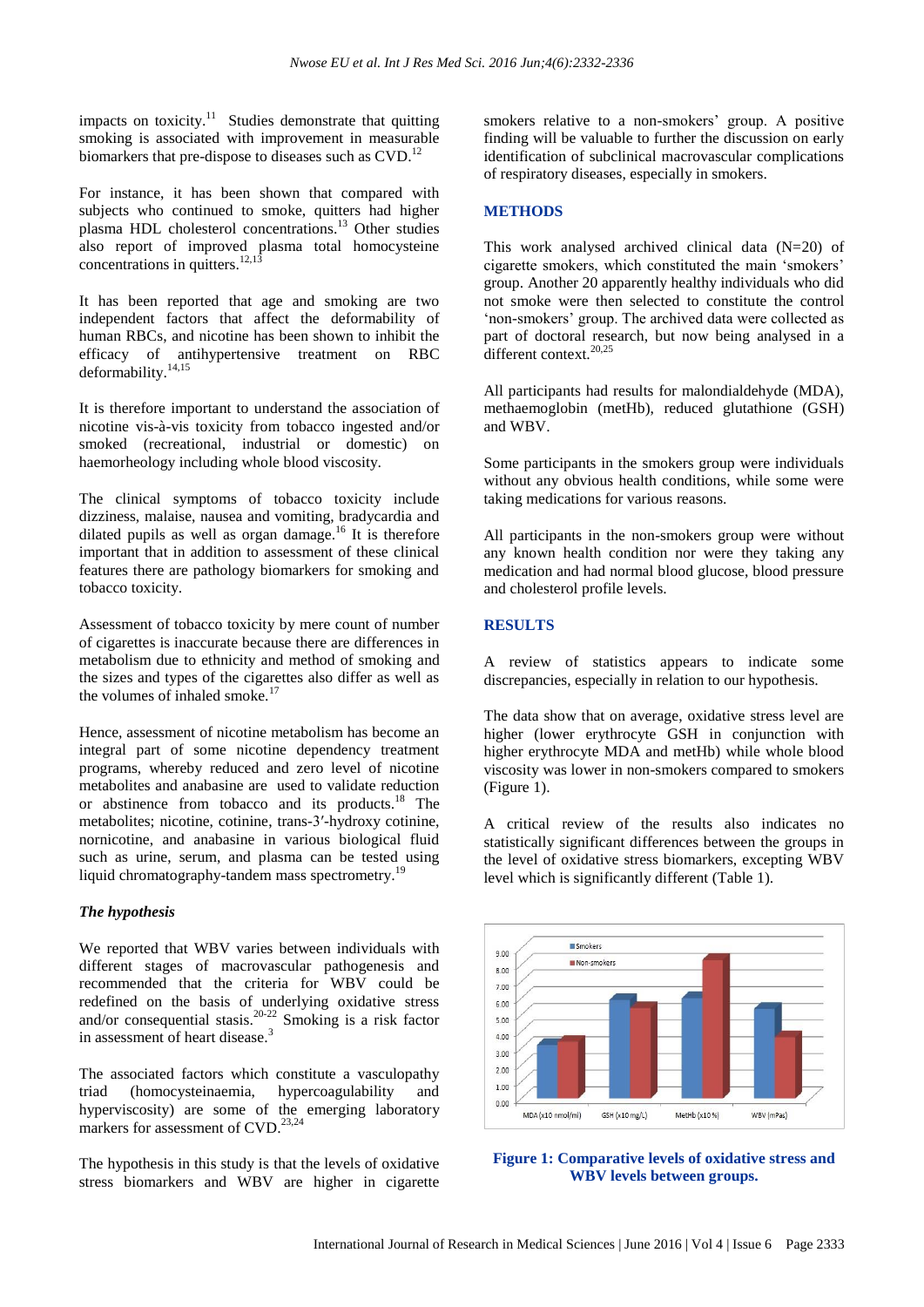Further review of the smokers group indicate 25% (4/20) have pre-existing health conditions and are taking medications; another 10% (2/20) were be probably prediabetes from our laboratory screening (Table 2).

|           | Age (Years) |                | <b>MDA</b> (nmol/ml) |                | $\overline{\textbf{GSH}}$ (mg/L) |                | MetHB $(\% )$ |                | <b>Viscosity (mPas)</b> |                |
|-----------|-------------|----------------|----------------------|----------------|----------------------------------|----------------|---------------|----------------|-------------------------|----------------|
|           | Smoker      | Non-<br>smoker | Smoker               | Non-<br>smoker | Smoker                           | Non-<br>smoker | Smoker        | Non-<br>smoker | Smoker                  | Non-<br>smoker |
| Mean      | 56.80       | 55.55          | 0.32                 | 0.34           | 0.59                             | 0.54           | 0.60          | 0.83           | 5.36                    | 3.67           |
| Median    | 60.00       | 54.00          | 0.31                 | 0.23           | 0.56                             | 0.58           | 0.53          | 0.59           | 4.25                    | 3.89           |
| <b>SD</b> | 12.02       | 9.78           | 0.18                 | 0.32           | 0.23                             | 0.18           | 0.36          | 0.70           | 3.37                    | 1.22           |
| Min       | 37.00       | 38.00          | 0.05                 | 0.17           | 0.10                             | 0.21           | 0.16          | 0.17           | 1.11                    | 0.63           |
| Max       | 74.00       | 74.00          | 0.84                 | 1.58           | 1.27                             | 0.81           | 1.36          | 2.69           | 12.42                   | 6.32           |
| Kurt      | $-1.02$     | $-0.78$        | 3.66                 | 12.71          | 3.78                             | $-1.12$        | $-0.61$       | 2.77           | 0.56                    | 1.74           |
| P- value  | 0.72        |                | 0.81                 |                | 0.50                             |                | 0.21          |                | 0.05                    |                |

#### **Table 1: Descriptive statistics.**

#### **Table 2: State of health among the smokers' group.**

| <b>State of health</b>       | <b>Percentage of cohort</b> |
|------------------------------|-----------------------------|
| Apparently healthy           | 65                          |
| Cardiovascular disease (CVD) | $\mathcal{L}$               |
| Diabetes & CVD co-morbidity  | 20                          |
| Probable prediabetes         |                             |

#### **DISCUSSION**

There is no dispute that cigarette smoking is a major cause of modifiable morbidity and premature mortality.<sup>1,2</sup> According to data from the American Lung Association in a 2011 report, cigarette smoking was responsible for approximately one in five (20%) deaths in the United States.<sup>26</sup>

In particular, respiratory diseases rank third on the list of health complications attributable to deaths due to cigarette smoke and the report estimated that reduction of smoking rate to 15% by 2023 could save about USD 31.4 billion on pulmonary conditions and raise productivity by about USD 79 billion.<sup>26</sup> What is yet to be seriously discussed is how to access subclinical pulmonary conditions, in order to improve early identification, before obvert clinical symptoms and complications occur.

In this albeit small retrospective study, the hypothesis 'that the levels of oxidative stress biomarkers and WBV are higher in cigarette smokers relative to non-smokers' group' has been investigated.

The result shows that WBV is statistically significantly higher in smokers compared to the non-smokers group. This observation is in agreement with the report of a prospective study that had sample size similar to our (n=20), which showed high significant difference in WBV of smokers.<sup>27</sup>

Although the observation from this study does not indicate statistical significant differences between smokers and non-smokers on oxidative stress biomarkers, this cannot be translated to be lack of smoking effect on clinical biochemistry parameters. Rather, it may be that smoking-induced oxidative stress is inseparable from the stress associated with the clinical conditions of nonsmokers including but not limited to a complex of secondary smoking, environmental smoke pollution and/or chronic diseases.

For instance, there have been mixed reports some indicating that methaemoglobin level being higher smokers, and other reports indicating greater levels in in non-smokers. 28,29 Further, oxidative damage has been implicated in various diseases and it seems that the mechanism of air pollution-induced health effects involves oxidative stress. <sup>30</sup> Increased malondialdehyde levels in breath after experimentally exposing adult human subjects to wood smoke in a controlled environment is an example of this effect.<sup>31</sup>

Further studies are needed to discretely compare apparently healthy populations of non-smokers versus smokers. In making this recommendation, it must be pointed out that there is difficulty in recruiting apparently healthy smokers. Perhaps, it may be necessary to consider using teenagers and young adults who are newly initiated into smoking. In the cohort of smokers in this study, 25% reported having pre-existing health conditions and were taking medications but another 10% were identified as probable prediabetes from our laboratory screening (Table 2).

A confounding effect of this is that the ongoing medical treatments may be ameliorating oxidative stress among those who have pre-existing health conditions. This effect may be insignificant to WBV, which is quite specific for blood stasis.<sup>22,32</sup> Further, the sample size was small in this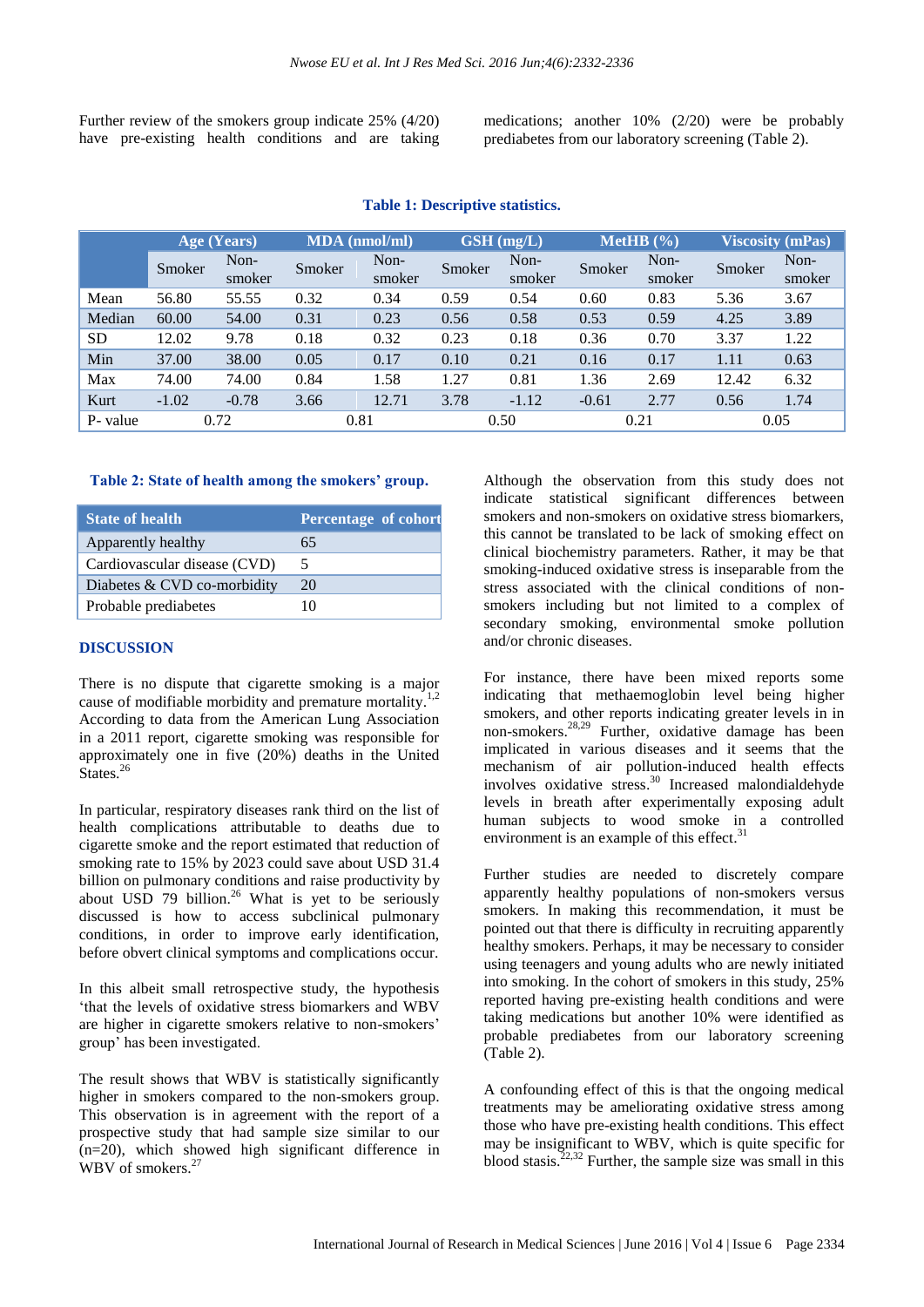preliminary study and this was a limiting factor. A larger population may give us some more significant stats.

#### **CONCLUSION**

This report provides additional evidence that WBV is significantly increased in smokers compared to nonsmokers. It also provides indication that oxidative stress indices may be varied among cigarette smokers relative to non-smokers.

*Funding: No funding sources Conflict of interest: None declared Ethical approval: The study was approved by the Institutional Ethics Committee*

#### **REFERENCES**

- 1. Angrave D, Charlwood A, Wooden M. Working time and cigarette smoking: evidence from Australia and the United Kingdom. Soc Sci Med. 2014;112:72-9.
- 2. Cena H, Tesone A, Niniano R, Cerveri I, Roggi C, Turconi G. Prevalence rate of Metabolic Syndrome in a group of light and heavy smokers. Diabetol Metab Syndr. 2013;5(1):28.
- 3. D'Agostino RB, Vasan RS, Pencina MJ, et al. General Cardiovascular Risk Profile for Use in Primary Care: The Framingham Heart Study. Circulation. 2008;117(6):743-53.
- 4. Johnson MD, Schilz J, Djordjevic MV, Rice JR, Shields PG. Evaluation of in vitro assays for assessing the toxicity of cigarette smoke and smokeless tobacco. Cancer Epidemiol Biomarkers Prev. 2009:18(12):3263-304.
- 5. Thielen A, Klus H, Muller L. Tobacco smoke: unraveling a controversial subject. Exp Toxicol Pathol. 2008:60(2-3):141-56.
- 6. Aune E, Roislien J, Mathisen M, Thelle DS, Otterstad JE. The "smoker's paradox" in patients with acute coronary syndrome: a systematic review. BMC Med. 2011;9:97.
- 7. Granados-Castro LF, Rodriguez-Rangel DS, Montano M, Ramos C, Pedraza-Chaverri J: Wood smoke exposure induces a decrease in respiration parameters and in the activity of respiratory complexes I and IV in lung mitochondria from guinea pigs. Environ Toxicol. 2015;30(4):461-71.
- 8. Kurmi OP, Dunster C, Ayres JG, Kelly FJ. Oxidative potential of smoke from burning wood and mixed biomass fuels. Free Radic Res. 2013;47(10):829-35.
- 9. Rosa MJ, Yan B, Chillrud SN, Acosta LM, Divjan A, Jacobson JS, et al. Domestic airborne black carbon levels and 8-isoprostane in exhaled breath condensate among children in New York City. Environ Res. 2014;135:105-10.
- 10. Martins-Green M, Adhami N, Frankos M, Valdez M, Goodwin B, Lyubovitsky J, et al. Cigarette smoke toxins deposited on surfaces: implications for human health. PLoS One. 2014;9(1):e86391.
- 11. Samal IR, Maneesh M, Chakrabarti A. Evidence for systemic oxidative stress in tobacco chewers. Scand J Clin Lab Invest. 2006;66(6):517-22.
- 12. Stein JH, Bushara M, Bushara K, McBride PE, Jorenby DE, Fiore MC. Smoking cessation, but not smoking reduction, reduces plasma homocysteine levels. Clin Cardiol. 2002;25(1):23-6.
- 13. Tonstad S, Urdal P. Does short-term smoking cessation reduce plasma total homocysteine concentrations? Scand J Clin Lab Invest. 2002;62(4):279-84.
- 14. Salbas K. Effect of acute smoking on red blood cell deformability in healthy young and elderly nonsmokers, and effect of verapamil on age- and acute smoking-induced change in red blood cell deformability. Scand J Clin Lab Invest. 1994;54(6):411-6.
- 15. Salbas K, Gurlek A, Akyol T. In vitro effect of nicotine on red blood cell deformability in untreated and treated essential hypertension. Scand J Clin Lab Invest. 1994;54(8):659-63.
- 16. Furer V, Hersch M, Silvetzki N, Breuer GS, Zevin S. Nicotiana glauca (tree tobacco) intoxication-two cases in one family. J Med Toxicol. 2011;7(1):47-51.
- 17. Benowitz NL, Hukkanen J, Jacob PI. Nicotine Chemistry, Metabolism, Kinetics and Biomarkers. In: Nicotine Psychopharmacology. Edited by Henningfield J, London E, Pogun S, vol. 192: Springer Berlin Heidelberg; 2009: 29-60.
- 18. Moyer TP, Charlson JR, Enger RJ, Dale LC, Ebbert JO, Schroeder DR, et al. Simultaneous analysis of nicotine, nicotine metabolites, and tobacco alkaloids in serum or urine by tandem mass spectrometry, with clinically relevant metabolic profiles. Clin Chem. 2002;48(9):1460-71.
- 19. Yue B, Kushnir MM, Urry FM, Rockwood AL. Quantitation of nicotine, its metabolites, and other related alkaloids in urine, serum, and plasma using LC-MS-MS. Methods Mol Biol. 2010;603:389-98.
- 20. Richards RS, Nwose EU. Blood viscosity at different stages of diabetes pathogenesis. Br J Biomed Sci. 2010;67(2):67-70.
- 21. Nwose EU, Cann NG. Whole blood viscosity issues VI: Association with blood salicylate level and gastrointestinal bleeding. North Am J Med Sci. 2010;2(10):457-60.
- 22. Nwose EU, Butkowski EG. Algorithm for whole blood viscosity: Implication for antiplatelet bleeding risk assessment. Austr J Med Sc. 2013;34(2):50-5.
- 23. Ridker PM, Brown NJ, Vaughan DE, Harrison DG, Mehta JL. Established and emerging plasma biomarkers in the prediction of first atherothrombotic events. Circulation. 2004;109(25 Suppl 1):IV6-19.
- 24. Lowe GD, Lee AJ, Rumley A, Price JF, Fowkes FG. Blood viscosity and risk of cardiovascular events: the Edinburgh Artery Study. Br J Haematol. 1997;96(1):168-73.
- 25. Nwose E, Richards R, Kerr P, Tinley R, Jelinek H. Oxidative damage indices for the assessment of